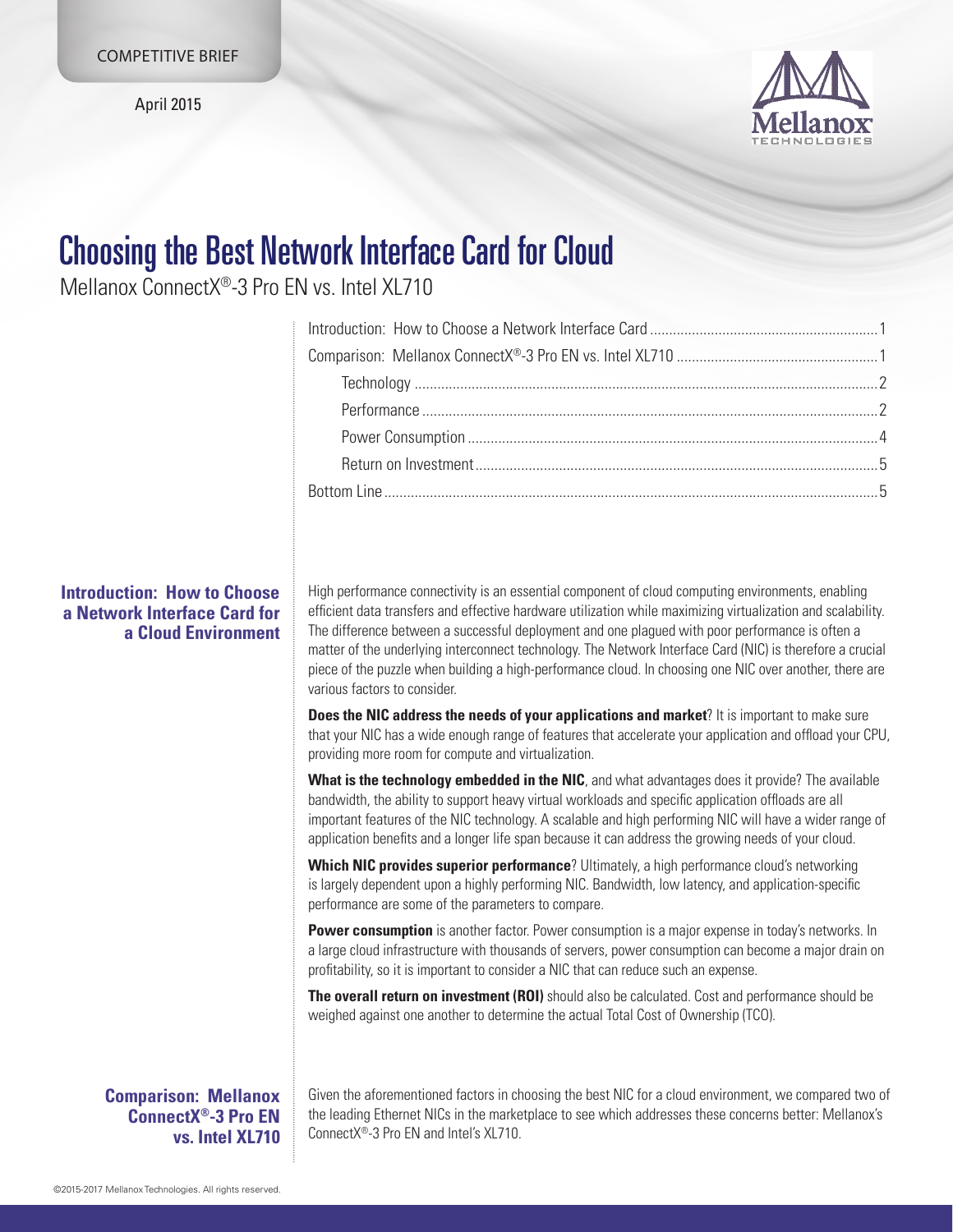# **Technology**

When it comes to bandwidth, ConnectX-3 Pro EN offers 10, 40 and 56 Gb/s Ethernet, while the XL710 reaches the 10 and 40 GbE levels. The option of providing 56Gb is important in a cloud to optimize the user experience. Applications that require higher bandwidth will suffer without a 56Gb option. Furthermore, a network that is bounded at 40Gb cannot easily upgrade when the demands require greater bandwidth in the future. The 56Gb option futureproofs the cloud..

Mellanox's ConnectX family of adapters supports RDMA over Converged Ethernet (RoCE), which enables zero-copy data transfers and reduces CPU overhead tremendously. Moreover, ConnectX-3 Pro EN enables hardware offloading via TCP stateless offloads even for overlay networks such as NVGRE and VXLAN, in order to further free the CPU for other activities. RDMA is not available on the XL710, and hardware offloading for overlay networks is only partially available in transmit operations.

ConnectX-3 Pro EN also includes congestion control features (QCN and ECN), which ensure that the maximum bandwidth can be passed efficiently during congestion events. Again, this is lacking in the XL710.

Finally, for customers seeking the utmost cloud simplicity and peace of mind, the ConnectX family is one piece of Mellanox's end-to-end suite of interconnect products, including switches, cables, and management software. Mellanox even offers a version of ConnectX-3 Pro EN that uses Virtual Protocol Interconnect<sup>®</sup> (VPI®), a Mellanox technology that facilitates the conversion of a device from Ethernet to InfiniBand or vice versa. This guarantees that the customer can grow the network based on the latest requirements instead of based on legacy equipment. The XL710, on the other hand, is a standalone offering with little flexibility for current data center integration or for future growth.

| <b>Infrastructure</b>     | <b>Mellanox ConnectX-3 Pro EN</b>                                | <b>Intel XL710 Controller</b>       |
|---------------------------|------------------------------------------------------------------|-------------------------------------|
| Network Ports             | 10/40/56GbE<br>Ethernet and VPI options                          | 10 / 40GbE                          |
| RDMA                      | <b>RoCE</b>                                                      | No                                  |
| Latency                   | 7.5us(TCP)                                                       | 27us (TCP)                          |
| Overlay Networks          | VXLAN, NVGRE hardware offloads on<br><b>Transmit and Receive</b> | Only for VXLAN and only on Transmit |
| <b>Congestion Control</b> | QCN (L2)<br>ECN(L3)                                              | No.                                 |

#### *Table 1. Technological Features*

*Conclusion:* From a technological standpoint, ConnectX-3 Pro EN is a full generation ahead of XL710, and it can therefore better address the specific needs of the applications and markets that require high performance interconnect.

## **Performance**

In virtualized environments, overlay networks of inter-VM communication are integral to assuring the scalability and security of the cloud. Such overlay networks can reduce overall throughput unless there are hardware offloads in place to improve utilization of the CPU and enable stateless offloads of the payloads. ConnectX-3 Pro EN enables both VXLAN and NVGRE overlay networks, and provides hardware offloading to ensure near-line-rate throughput. XL710, however, only enables VXLAN in transmit operations and fails to provide sufficient offloading of the CPU. The resultant throughput is at best half that of ConnectX-3 Pro EN.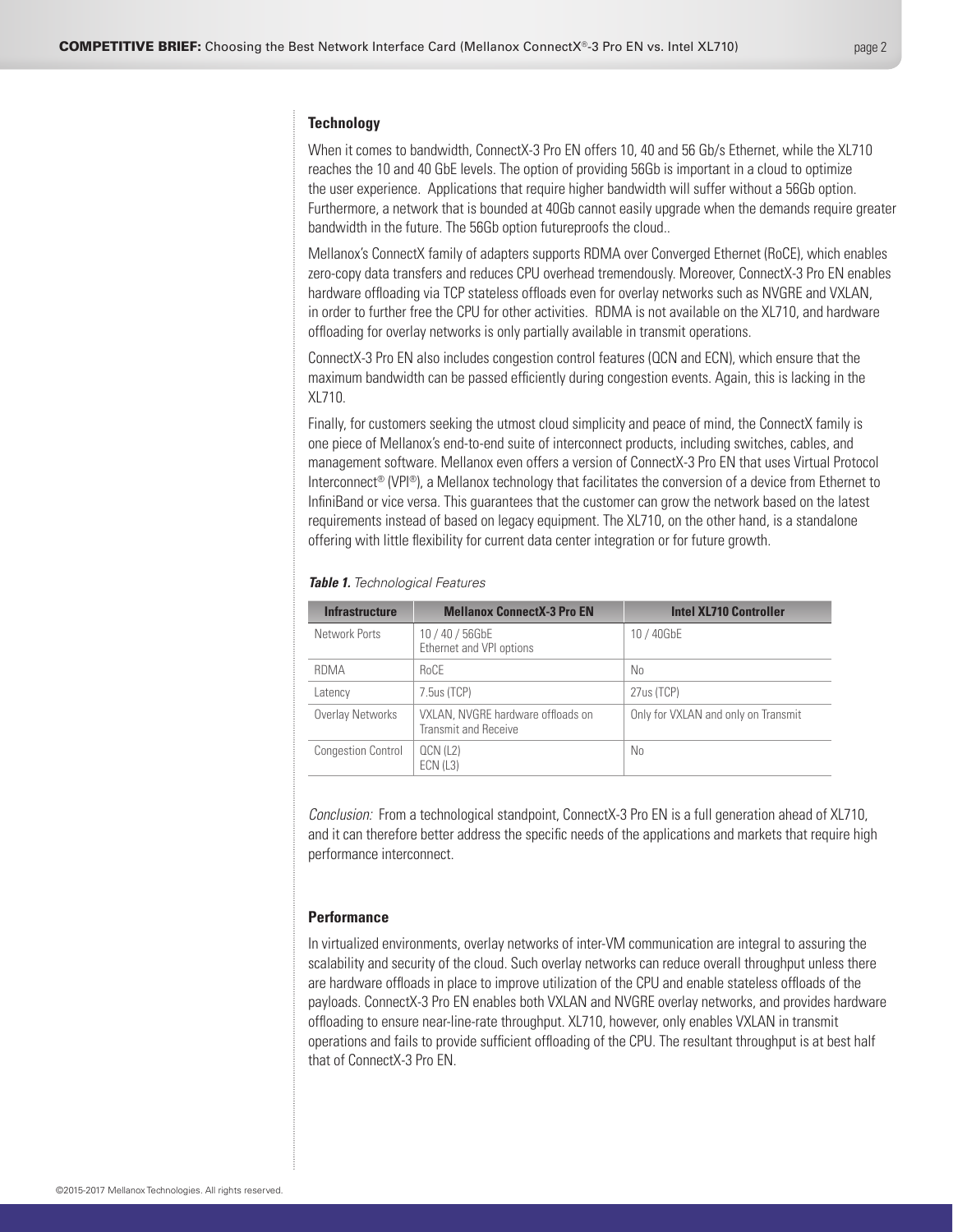







*Figure 2. CPU utilization per 1Gb/s with VXLAN hardware offloading*

Furthermore, in a cloud that connects virtual machines from around the globe, response time is critical. ConnectX-3 Pro EN offers its high throughput at much lower latency than XL710, further increasing the gap between the performance of the two NICs.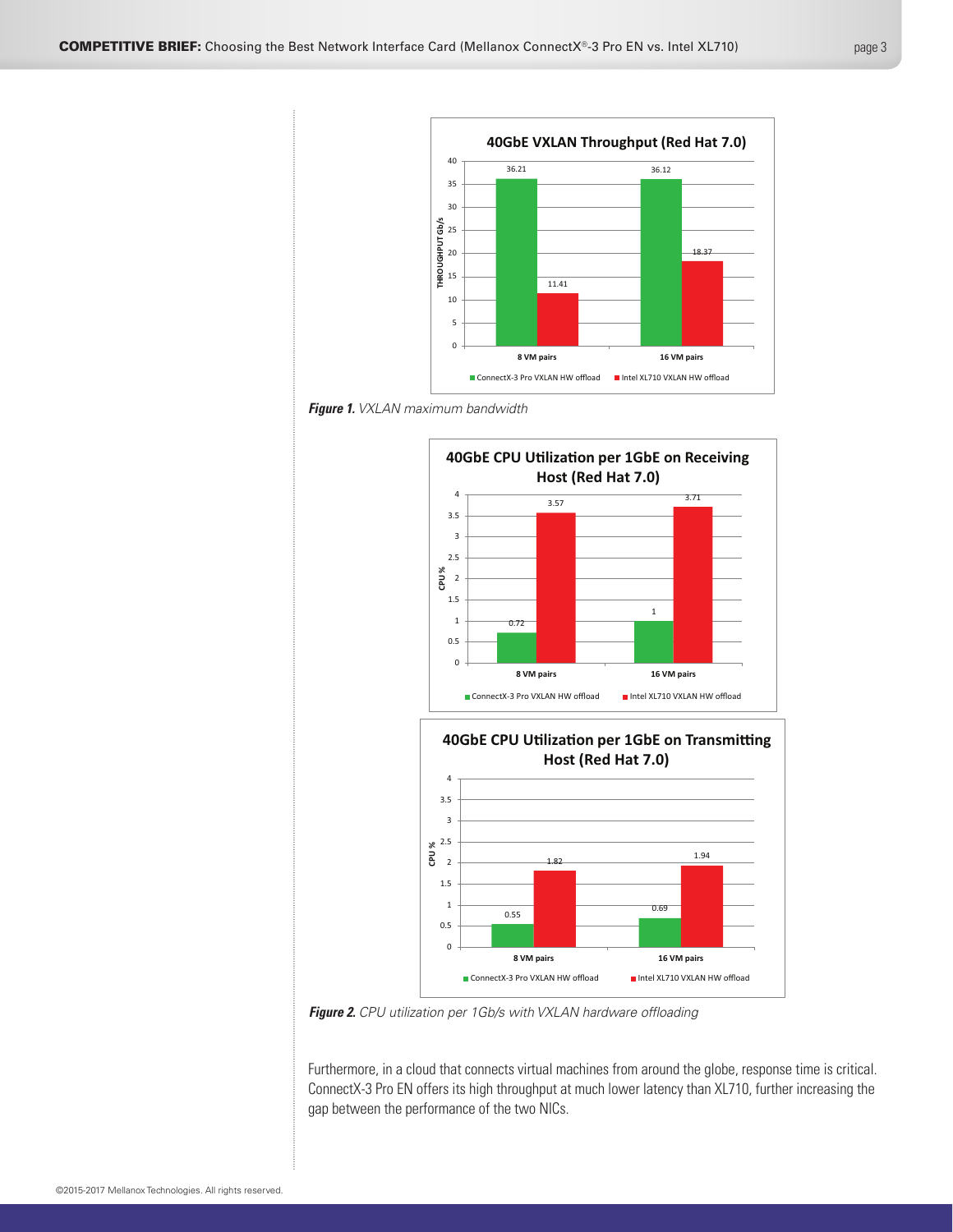

*Figure 3. TCP latency*

*Conclusion:* ConnectX-3 Pro EN offers a significant performance advantage over Intel's XL710, and it offers additional features that provide an even greater performance boost. Cloud environments that use overlay network protocols will receive much higher bandwidth per server with ConnectX-3 Pro EN. Reducing CPU utilization that is wasted on data transfer also enables a much better ratio of VMs per server to the cloud with Mellanox ConnectX-3 Pro EN versus the competition.

## **Power Consumption**

ConnectX-3 EN's performance advantage in virtualized environments is clear, but it might not be as impressive if it achieves such an advantage at the cost of significantly higher power consumption. That is not the case, as Intel's advertised max power numbers for XL710 are only marginally better than those of ConnectX-3 EN's.

Moreover, when power is considered as a function of performance, the advantage swings dramatically in favor of ConnectX-3 Pro EN. The following table demonstrates that advantage, expressed as the number of Watts of power consumed per 1Gb of VXLAN traffic:

| <b>Table 2.</b> Power consumption |  |  |  |
|-----------------------------------|--|--|--|
|-----------------------------------|--|--|--|

\_\_\_\_\_\_\_\_\_\_\_\_\_\_\_\_\_\_\_\_

|                                   | <b>Mellanox ConnectX-3 Pro</b> | Intel XL710 |
|-----------------------------------|--------------------------------|-------------|
| Max Power <sup>1</sup><br>1x40GbE | 6.10 W                         | 5.92 W      |
| Throughput with<br>VXI AN         | 36.21 Gb                       | 18.37 Gb    |
| W per 1GbE of<br>VXI AN           | $0.16$ W/GbE                   | 0.32 W/GbE  |

ConnectX-3 Pro EN consumes 50% less power for the same bandwidth compared to XL710. To transfer the same amount of data with XL710 would require multiple ports, thereby using a lot more power.

*Conclusion:* XL710 has a slight advantage in maximum power consumption, but given the vast difference in performance, this advantage is essentially meaningless. The more important calculation is power as a function of performance, and ConnectX-3 Pro EN is far ahead on this count.

<sup>1</sup> Data is collected from Intel and Mellanox specifications and datasheets. Power consumption is based only on the adapter. It does not include cooling, installation, and other tangential factors.